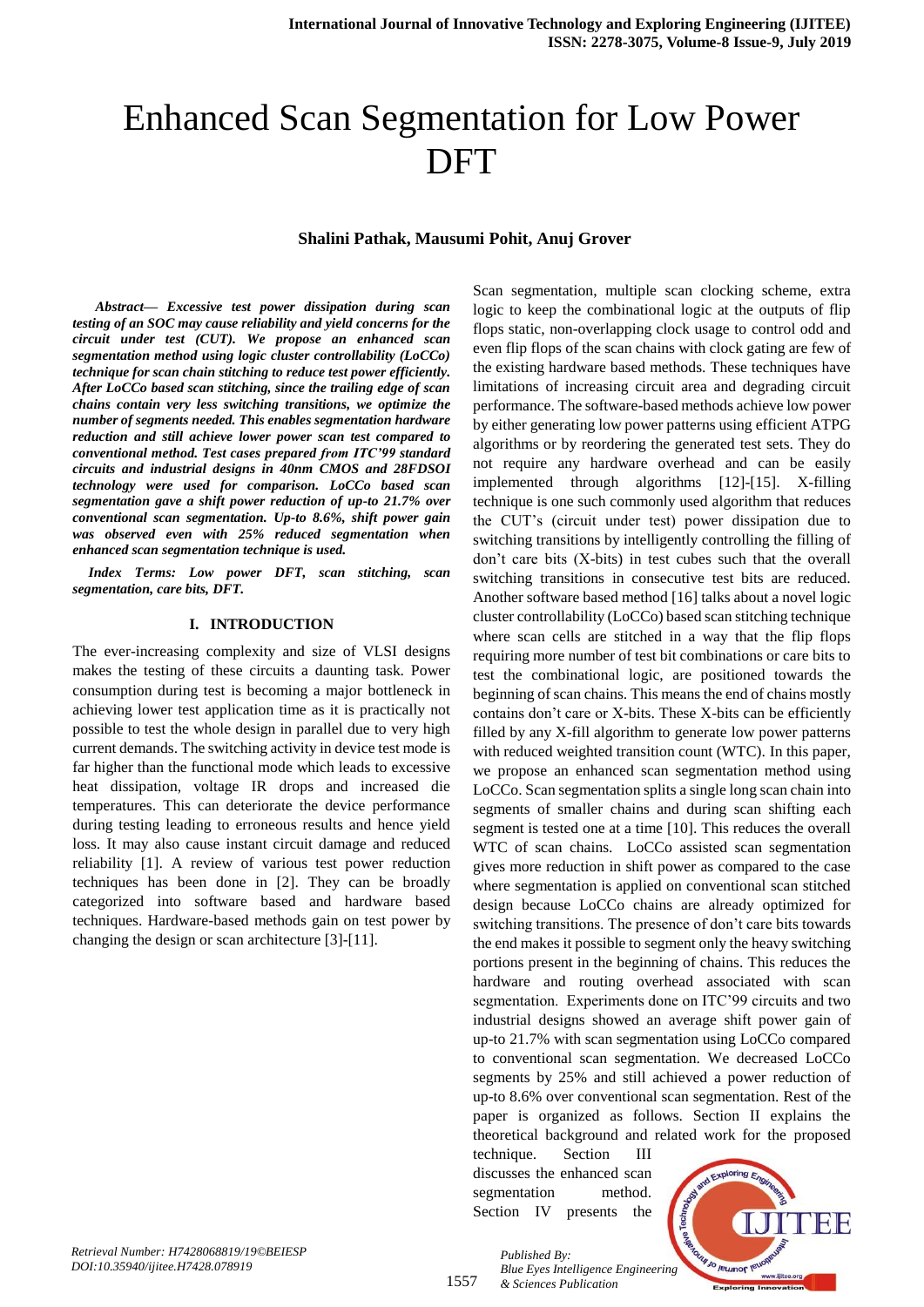

**Fig. 1(a) Example topology for showing Logic Clusters and Controllability concept; (b) Controllability numbers for each cluster identified [15]**

experimental results on various circuits, and we conclude the paper in section V.

## **II. BACKGROUND AND RELATED WORK**

## *A. LoCCo based scan stitching*

LoCCo stitches the scan chains based on cluster identification and their controllability [15]. Fig. 1 shows a simple topology to illustrate the cluster and controllability concept used. Cluster is identified as a group of logic gates bordered by scan flip-flops or ports. The number of input-side scan flip-flops driving the cluster is said to be its controllability. A cluster with higher controllability would need more test combinations for fault testing compared to a cluster with lower controllability number. During ATPG, the test cube generated would have more care bits for testing of higher controllability cluster while the clusters of lower controllability would have don't care bits in most of the patterns. LoCCo sorts the synthesized netlist based on

$$
WTM_i = \sum_{j=1}^{N-1} (S_{i,j} \oplus S_{i,j+1}) \times j \tag{1}
$$

controllability, placing higher controllability clusters to the beginning of chains ensuring care bits concentrate towards the beginning of test vectors. Weighted Transition Metric (WTM) proposed in [16] can be used to estimate the shift-in power caused by transitions in a test vector. where N is the number of scan cells in the scan chain,  $S_{i,j}$  represents the logic value of the  $j<sup>th</sup>$  scan cell in  $i<sup>th</sup>$  test vector. As LoCCo sorts the clusters based on controllability, and brings bits with higher care bit probability towards the beginning of chains, it enables lowering of WTM by reducing the transition location number j in each test vector as shown in Fig. 2. A low power X-fill technique can be used to optimally fill the don't care bits. Though the method is generic enough, in our experiments we use MT-filling method to reduce number of shift-in transitions

# *B. Scan Segmentation*

Scan segmentation or partitioning is a technique where scan chain is divided into a number of segments and only a single

| <b>SI</b>                | *F1          | F <sub>2</sub> | F <sub>3</sub> | F <sub>4</sub> | F <sub>5</sub> | F <sub>6</sub> | F7 | F <sub>8</sub> | . so<br><b>Transitions</b> |
|--------------------------|--------------|----------------|----------------|----------------|----------------|----------------|----|----------------|----------------------------|
| P1                       | 1            | 1              | 1              | 1              | 1              | X <sub>1</sub> | 1  | 1              |                            |
| P <sub>2</sub>           | 0            | 0              | 1              | 0              | 1              | X <sub>1</sub> | 1  | 1              | 9                          |
| P3                       | $\mathbf{1}$ | X <sub>0</sub> | 0              | 1              | 1              | X <sub>0</sub> | 0  | 1              | 16                         |
| P <sub>4</sub>           | X1           | X1             | X1             | 1              | 0              | X <sub>1</sub> | 1  | 1              | 9                          |
| P <sub>5</sub>           | X1           | $\times 1$     | X1             | 1              | $\mathbf{1}$   | $\times 1$     | 1  | 0              | 7                          |
| <b>Total Transitions</b> |              |                |                |                |                |                |    | 41             |                            |

**Fig. 2(a) Shift-in transitions for circuit of Fig. 1(a) with scan alphabetically stitched scan chains as done by industrial tools [15]**

| <b>SI</b>      | ·F4                      | F7 | F <sub>5</sub> | F <sub>8</sub> | F1             | F <sub>3</sub> | F <sub>2</sub> | $F6 -$         | - so<br><b>Transitions</b> |
|----------------|--------------------------|----|----------------|----------------|----------------|----------------|----------------|----------------|----------------------------|
| P <sub>1</sub> | 1                        | 1  | 1              | 1              | 1              | 1              | 1              | X1             | 0                          |
| P <sub>2</sub> | 0                        | 1  | 1              | $\mathbf{1}$   | 0              | 1              | 0              | X <sub>0</sub> | 16                         |
| P <sub>3</sub> | 1                        | 0  | 1              | $\mathbf{1}$   | 1              | 0              | X <sub>0</sub> | X <sub>0</sub> | 8                          |
| P <sub>4</sub> | 1                        | 1  | 0              | $\mathbf{1}$   | X1             | X1             | X <sub>1</sub> | X1             | 5                          |
| P <sub>5</sub> | 1                        | 1  | 1              | 0              | X <sub>0</sub> | X <sub>0</sub> | X <sub>0</sub> | X <sub>0</sub> | 3                          |
|                | <b>Total Transitions</b> |    |                |                |                |                |                |                | 32                         |

**Fig. 2(b) Shift-in transitions for circuit of Fig. 1(a), when scan cells are stitched based on LoCCo achieving a gain of 22%** 

segment is active while pattern shifting [10]. Other segments are kept in hold mode to retain the scan test data. Fig. 3 shows the segmented scan chain structure. Let us consider that the scan chains are segmented into s number of segments. Each segment is controlled through its  $MODE$ <sub>i</sub> signal, such that whenever  $MODE_i=1$  for a particular segment, that segment gets the test data through *scan\_in* port while the other segments are bypassed. The response data from the previous test vector for the selected segment is also simultaneously shifted out through *scan\_out* port. The process continues until all the segments are sequentially selected for shifting. Scan segmentation technique is thus an effective way to reduce shift power by decreasing the weighted transitions of scan chains, which is proportional to the number of segments per chain. The generation of  $MODE$ <sub>i</sub> control signals during scan operation is done by using a s-bit wide shift register which successively shifts 1's from right to left to select different segments. As the test vector is applied to same scan cells' positions as in the original unsegmented scan chain, the method ensures that the test coverage is not impacted. The test application time is also not increased with respect to the original chain



1558 *Published By: Blue Eyes Intelligence Engineering & Sciences Publication*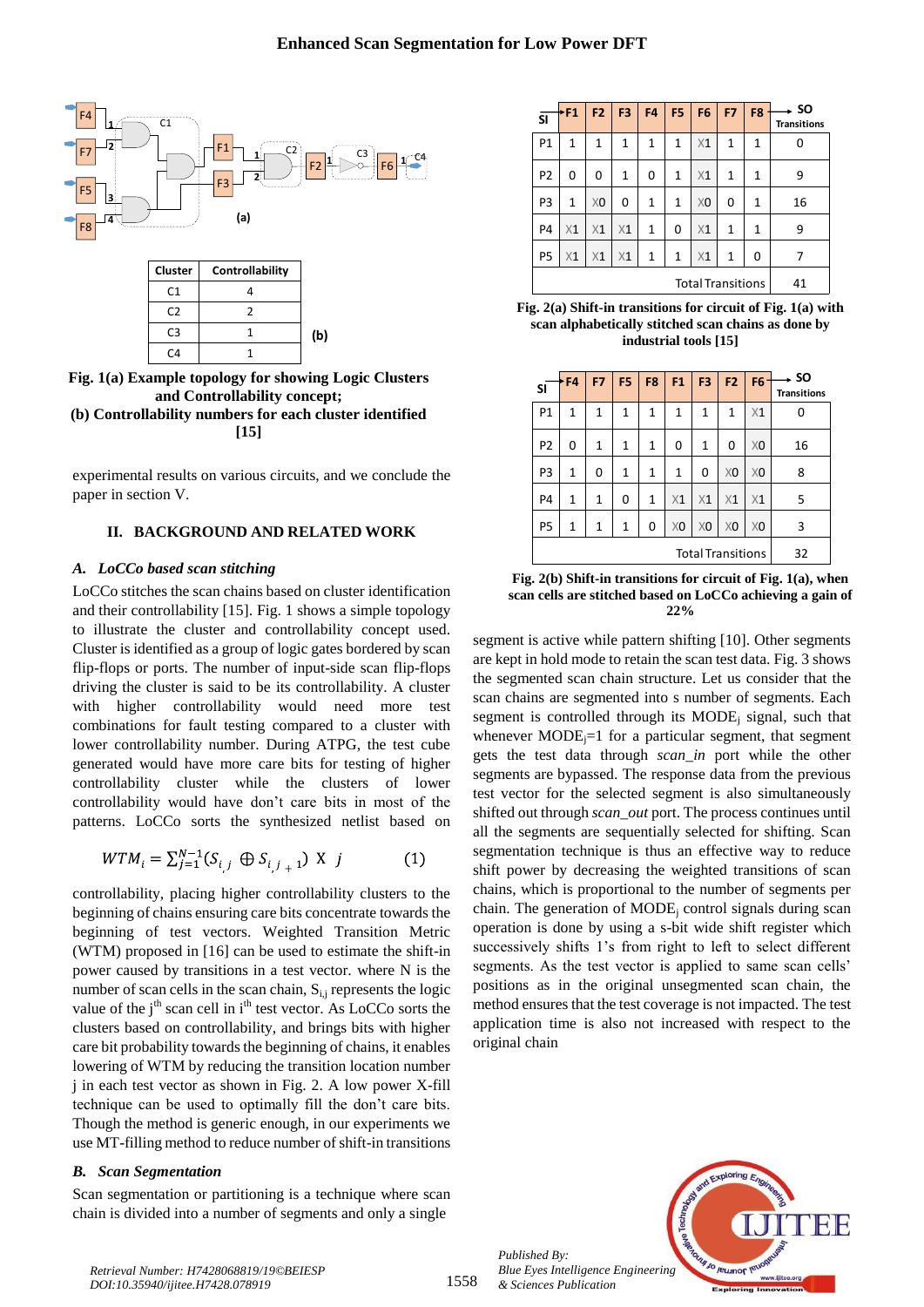

**Fig. 3. Scan chain segmentation [10]**

# **III. ENHANCED SCAN SEGMENTATION USING LOCCO**

Scan segmentation though is a useful method for shift power reduction, but may suffer from some limitations in large industrial designs due to extra hardware needed to segment the chains and routing overhead to route MODE; signals to all the segments. The proposed enhanced scan segmentation method utilizes LoCCo stitched scan chains for segmentation to achieve further power reduction and reduce hardware cost of segmentation. LoCCo based scan chains are already optimized for getting low shift power numbers due to its ability to club most of the care bits towards the beginning of scan chains. The high switching transitions required to fill these care bits do not have to traverse through the whole length of chains, thereby giving overall less toggling during shifting. Also the trailing end of chains mostly contain X's which are effectively filled with appropriate values for getting less transitions. Segments can be targeted only in the leading part of the chains to control shift power while later portion of the scan chains which mostly contain don't care bits after applying LoCCo, can be left unsegmented to save the hardware cost.

#### **IV. EXPERIMENTAL RESULTS**

For evaluating the performance of LoCCo assisted scan segmentation method, we conducted the experiments on standard ITC'99 benchmark circuits. We combined circuits B1 to B14 to make a single circuit B1\_to\_B14 to make it large enough for meaningful segmentation and emulate the real SOC behavior. Two industrial IPs were also used for experiments. One is the Built in Self-Test (BIST) block of an Analog-to-Digital converter with 4506 flip-flops synthesized in 40nm technology. The second is a Set-Top Box security features IP with 9450 flip-flops synthesized in 28FDSOI technology. Synopsys Design Compiler was used for design synthesis and conventional scan chains were stitched using DFT compiler. Synopsys Tetramax's MT-fill algorithm was used for generating low power test patterns. To illustrate the usefulness of proposed scan segmentation method we compared the average shift power for conventional scan and LoCCo based scan stitching. The chains were divided in 1 ,4

and 8 segments in different experiments. Table I summarizes the results obtained. On the three circuits experimented, LoCCo based scan-segmentation gave shift power reduction of up-to 21.7% compared to the conventionally stitched and



#### **Fig. 4. Scan segments done for the experimental results shown in Table I and II**

segmented chains. In order to exploit the fact that LoCCo based scan chains are already optimized for WTM, we did another trial by reducing the number of segments per chain. As the high controllability bits are concentrated towards the leading edge of chain it is better to keep the segment length same as before to minimize the WTM while the trailing edge scan segments were combined. In case of 4 segment experiment, this was done by combining the last two segments, creating 3 segments in total. While for the 8 segment experiment the last three segments were combined resulting in creation of 6 segments, Fig. 4. As LoCCo concentrates bits with lower controllability towards the end of chains, the last segment in the experiment would mostly contain bits with low care bit probability. The shift power in the longer last segment is thus relatively low and does not contribute much in the overall power. The experiments show a shift power gain of up-to 8.6% with reduced segment configuration. Table II shows the results for all three test IPs The method provides a 25% reduction in hardware cost by saving MUXes for segmentation and reduced routing of control signals. [8] proposes a method to further reduce **Example 1 Example 1 Controllation (ACO) Scan Chain Length, L 4 4 Examples 14 Examples 148 L/8 L/8 L/8 L/8 L/8 L/8 L/8 Examples 148 Examples 148 Examples 148 Examples 148 Examples 148** 

power reduction after scan segmentation. It uses ant

*& Sciences Publication* 

*Published By:*



*Retrieval Number: H7428068819/19©BEIESP DOI:10.35940/ijitee.H7428.078919*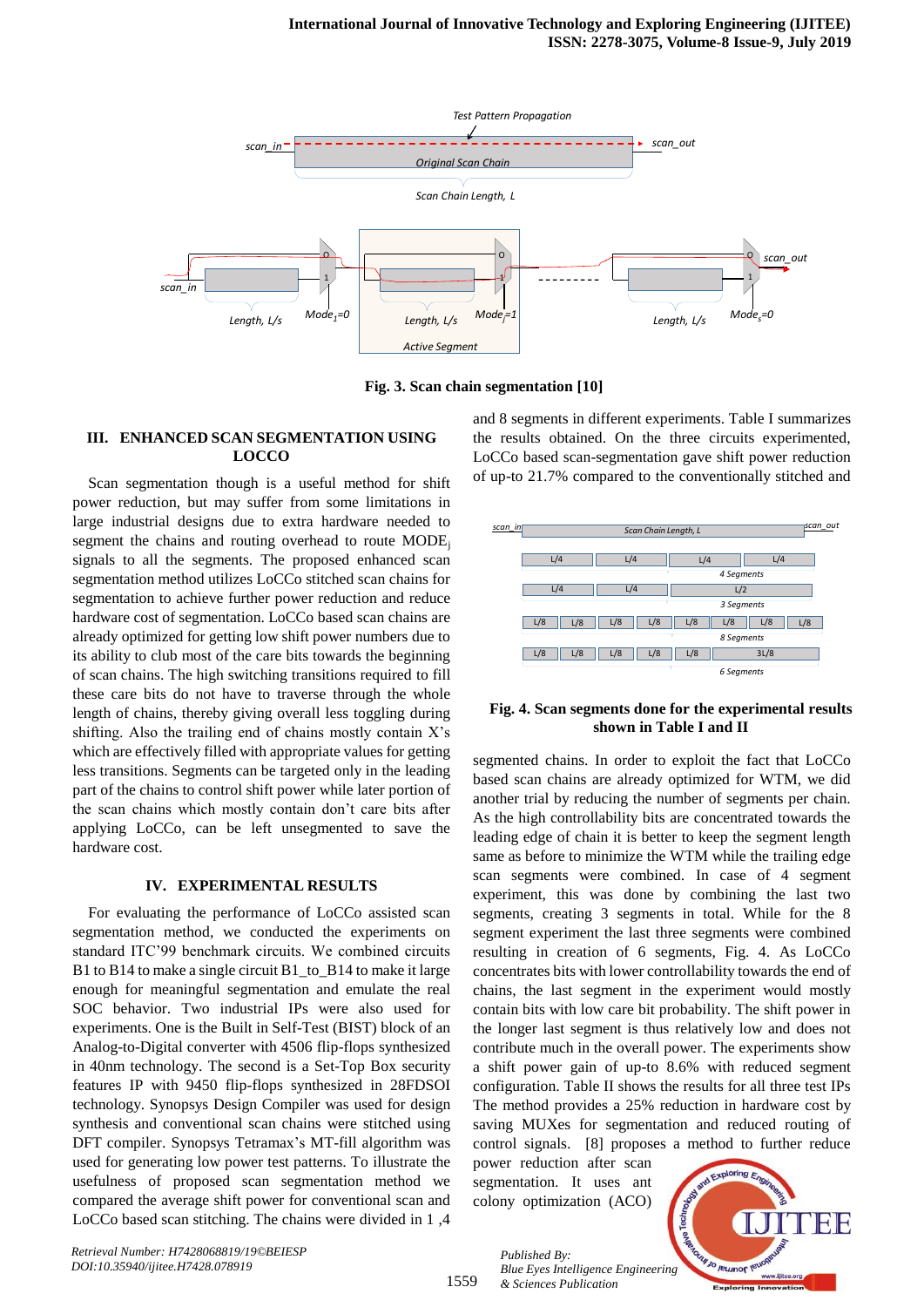# **Enhanced Scan Segmentation for Low Power DFT**

| Circuit<br><b>Under Test</b> | #Scan        |                           | <b>Conventional Scan</b><br><b>Stitching</b> | <b>LoCCo based Scan Stitching</b> |                               |                 |
|------------------------------|--------------|---------------------------|----------------------------------------------|-----------------------------------|-------------------------------|-----------------|
|                              | <b>Cells</b> | # Scan<br><b>Segments</b> | <b>Average Shift</b><br>Power                | # Scan<br>Segments                | <b>Average Shift</b><br>Power | % Power<br>Gain |
| <b>ITC'99</b><br>B1_to_B14   | 679          | 1                         | 71.42                                        | 60.13<br>$\mathbf{1}$             |                               | 15.8            |
|                              |              | 4                         | 17.21                                        | 4                                 | 13.83                         | 19.7            |
|                              |              | 8                         | 7.57                                         | 8                                 | 6.31                          | 16.6            |
| <b>BIST IP</b>               | 4506         | $\mathbf{1}$              | 604.96                                       | $\mathbf{1}$                      | 476.23                        | 21.3            |
|                              |              | 4                         | 148.22                                       | 4                                 | 119.06                        | 19.7            |
|                              |              | 8                         | 65.94                                        | 8                                 | 53.34                         | 19.1            |
| <b>Security IP</b>           |              | $\mathbf{1}$              | 1301.34                                      | $\mathbf{1}$                      | 1019.45                       | 21.7            |
|                              | 9450         | 4                         | 312.32                                       | 4                                 | 244.67                        | 21.7            |
|                              |              | 8                         | 141.85                                       | 8                                 | 112.14                        | 20.9            |

#### **Table I. Results of Proposed Enhanced Scan Segmentation using LoCCo**

algorithm to reorder the scan cells within scan segments to minimize transitions. ACO is an iterative approach to solve NP-hard problems. The technique is time consuming and computationally intensive with limitations on how big a circuit it can handle for finding optimum solution. [8] achieved an average power reduction of 3.56% for the circuits experimented. While LoCCo scan chain sorting is quite fast and as the results in table I show, with enhanced scan segmentation, we could achieve an average power reduction of 19.6% for the circuits experimented.

## **V. CONCLUSIONS**

We present an enhanced scan segmentation methodology using LoCCo for low power DFT. Results on ITC'99 standard based circuit and two industrial designs show shift power reduction of up-to 21.7% when scan segmentation was done on LoCCo based scan chains. A shift power reduction of up-to 8.6% was still achieved when number of segments in LoCCo scan chains were reduced by 25%. The proposed method enables a 25% reduction in hardware cost of segmentation with still better shift power saving.

#### **REFERENCES**

- 1. P. Girard, X. Wen, and N. A. Touba, "Low-power testing," in System-on-Chip Test Architectures: Nanometer Design for Testability, L.-T. Wang, C.E. Stroud, and N.A. Touba, Eds. San Francisco, CA: Morgan Kaufmann, 2007, ch. 7
- 2. P. Basker, A. Arulmurugan, "Survey of Low Power Testing of VLSI Circuits", Science Journal of Circuits, Systems and Signal Processing. Vol. 2, No. 2, 2013, pp. 67-74. doi: 10.11648/j.cssp.20130202.15
- 3. L. Whetsel, "Adapting scan architectures for low power operation," in Proceedings of International Test Conference, 2000, pp. 863–872.
- 4. P. Rosinger, B. Al-Hashimi, and N. Nicolici, "Scan architecture with mutually exclusive scan segment activation for shift and capture-power reduction," IEEE Transactions on Computer Aided Design for Integrated Circuits Systems, vol. 23, no. 7, pp. 1142–1153, Jul. 2007.
- 5. J. Zhang, T. Zhang, and Q. Zuo, "Multi-phase clock scan technique for low test power," in Proceedings of High Density Packaging and Microsystems Integration, Jun. 2007, pp. 1–5.
- 6. T. Yoshida and M. Watari, "MD-SCAN method for low power scan testing," in Proceedings of Asian Test Symposium, Nov. 2002, pp. 80–85.
- 7. Y. Bonhomme, P. Girard, L. Guiller, C. Landrault, and S. Pravossoudovitch, "A gated clock scheme for low power scan testing of logic ICs or embedded cores," in Proceedings of Asian Test Symposium, 2001, pp. 253–258.
- 8. T. Wu, L. Zhou, H Liu, "Reducing scan-shift power through scan partitioning and test vector reordering", IEEE International Conference on Electronics, Circuits and Systems (ICECS), 2014
- 9. G. Dai, Z. You, J. Kuang, and J. Huang, "DCScan: A power-aware scan testing architecture," in Proceedings of Asian Test Symposium, Nov. 2008, pp. 343–348.
- 10. E. Arvaniti and Y. Tsiatouhas, "Low power scan by partitioning and scan hold," in Proceedings of IEEE International Symposium on Design and Diagnostics of Electronics Circuits & Systems, pp. 262-265, 2012.
- 11. M. ElShoukry, C. Ravikumar, and M. Tehranipoor, "Partial gating optimization for power reduction during test application," in Proceedings of Asian Test Symposium, 2005, pp. 242–247.
- 12. X. Wen, K. Miyase, T. Suzuki, Y. Yamato, S. Kajihara, L. T. Wang, and K. K. Saluja, "A highly-guided X-filling method for effective low capture-power scan test generation," in Proceedings of International Conference of Computer Design, (ICCD), 2006, pp. 251–258.
- 13. S. Remersaro, X. Lin, S. M. Reddy, I. Pomeranz, and J. Rajski, "Low shift and capture power scan tests," in Proceedings of International Conference on VLSI Design, 2007, pp. 793–798.
- 14. J. Li, Q. Xu, Y. Hu, and X. Li, "X-filling for simultaneously shift and capture reduction in At-speed scan based testing," IEEE Transactions on VLSI, vol. 18, pp 1081-1092, 2010, ISSN 1063-8210.
- 15. S. Pathak, A. Grover, M. Pohit, N. Bansal, "LoCCo based scan chain stitching for low power DFT," IEEE Transactions on VLSI, pp 1-10, Year 2017
- 16. R. Sankaralingam, R. Oruganti and N. Touba (2000), "Static Compaction Techniques to Control Scan Vector Power Dissipation", Proceeding in IEEE VLSI Test Symposium- 2000 pp. 35-40.

#### **AUTHORS PROFILE**



*Published By:*

*& Sciences Publication* 

**Shalini Pathak** received her M.Sc. Physics in 2000 from IIT Delhi and B.Sc. Physics (Hons.) in 1998 from Delhi University. She started her professional career as FPGA circuit designer at STMicroelectronics, NOIDA in 2000. She is presently working in with Automotive and Discrete Group as Sr. Staff Engineer. Her current research interests include Testability and Test Methods, Low Power DFT, BIST, Low pin count testability and Analog testability.